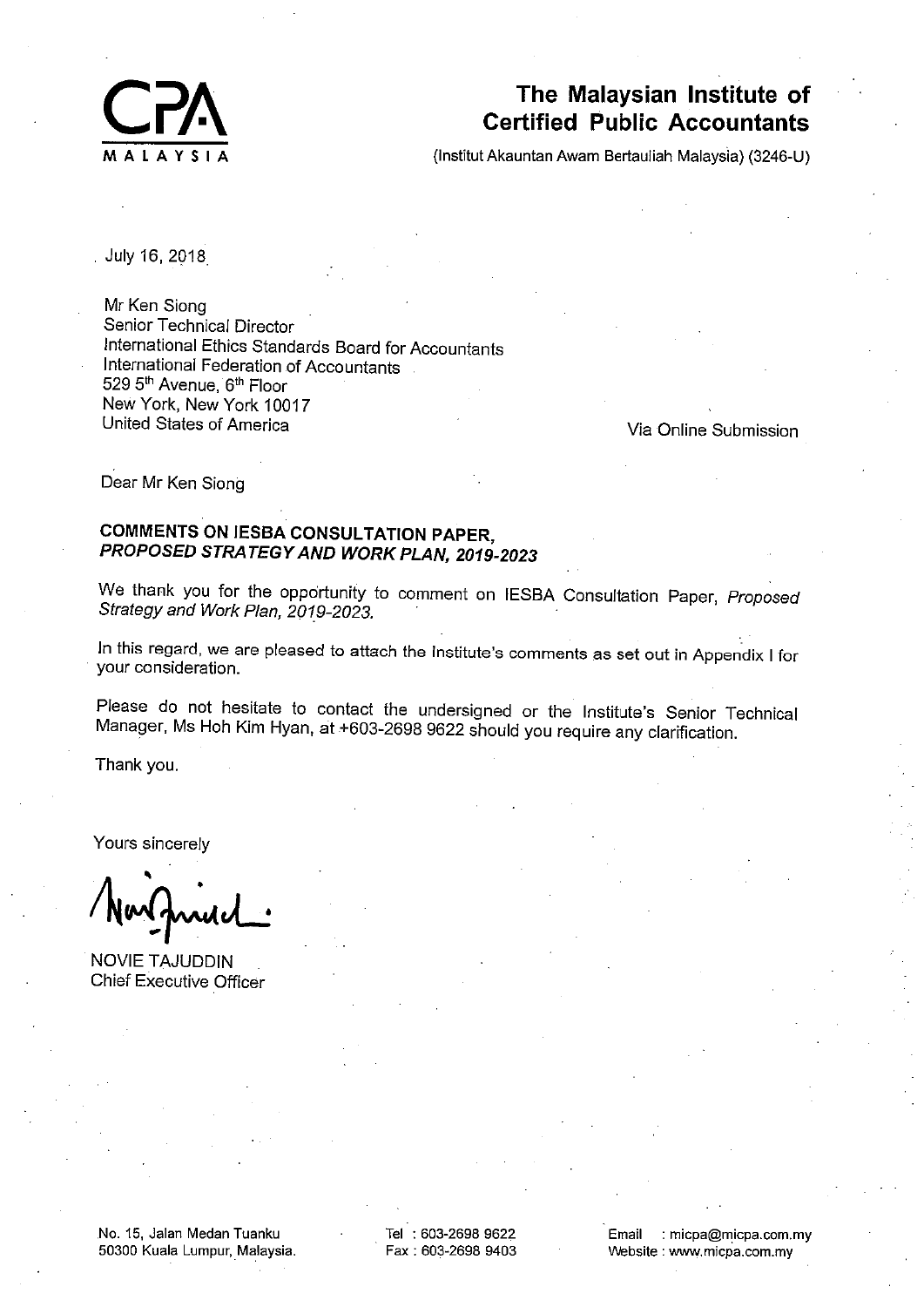#### THE MALAYSIAN INSTITUTE OF CERTIFIED PUBLIC ACCOUNTANTS (INSTITUT AKAUNTAN AWAM BERTAULIAH MALAYSIA)

## **International Ethics Standards Board for Accountants**

## *Proposed Strategy and Work Plan, 2019-2023*

#### **Questionnaire**

The consultation paper seeks views from all stakeholders on the IESBA's proposed strategy for 2019-2023, and the proposed actions and priorities (work plan) to implement the strategy. The IESBA invites comments on any aspect of its proposed strategy and work plan.

## **Question 1**

Do you agree with the proposed criteria for the IESBA to determine its actions and priorities over the strategy period?

## **MICPA's Comments:**

Yes the Institute agrees with the proposed criteria for the IESBA to determine its actions and priorities over the strategy period.

Given that IESBA intends its SWP to be dynamic and responsive to public interest, the Institute would like to emphasise the importance of defining "public interest" as this would ensure the SWP has the right and appropriate focus.

#### **Question 2**

Do you support the actions that have been identified with respect to each strategic theme? If not, please explain why.

#### **MICPA's Comments:**

Yes, the Institute supports the actions that have been identified with respect to each strategic theme.

#### **Question 3**

Recognizing that this proposed strategy and work plan (SWP) is ambitious, do you believe the IESBA should accelerate or defer any particular work stream(s)? If so, please explain why.

#### **MICPA's Comments:**

The Institute does not have any objection to the proposed strategy and work plan. However, given that the Code is equally applicable to both PAPPs and PAIBs, there should be a balance as it would appear that the priorities are skewed towards areas affecting the PAPPs with less emphasis on those impacting the PAIBs.